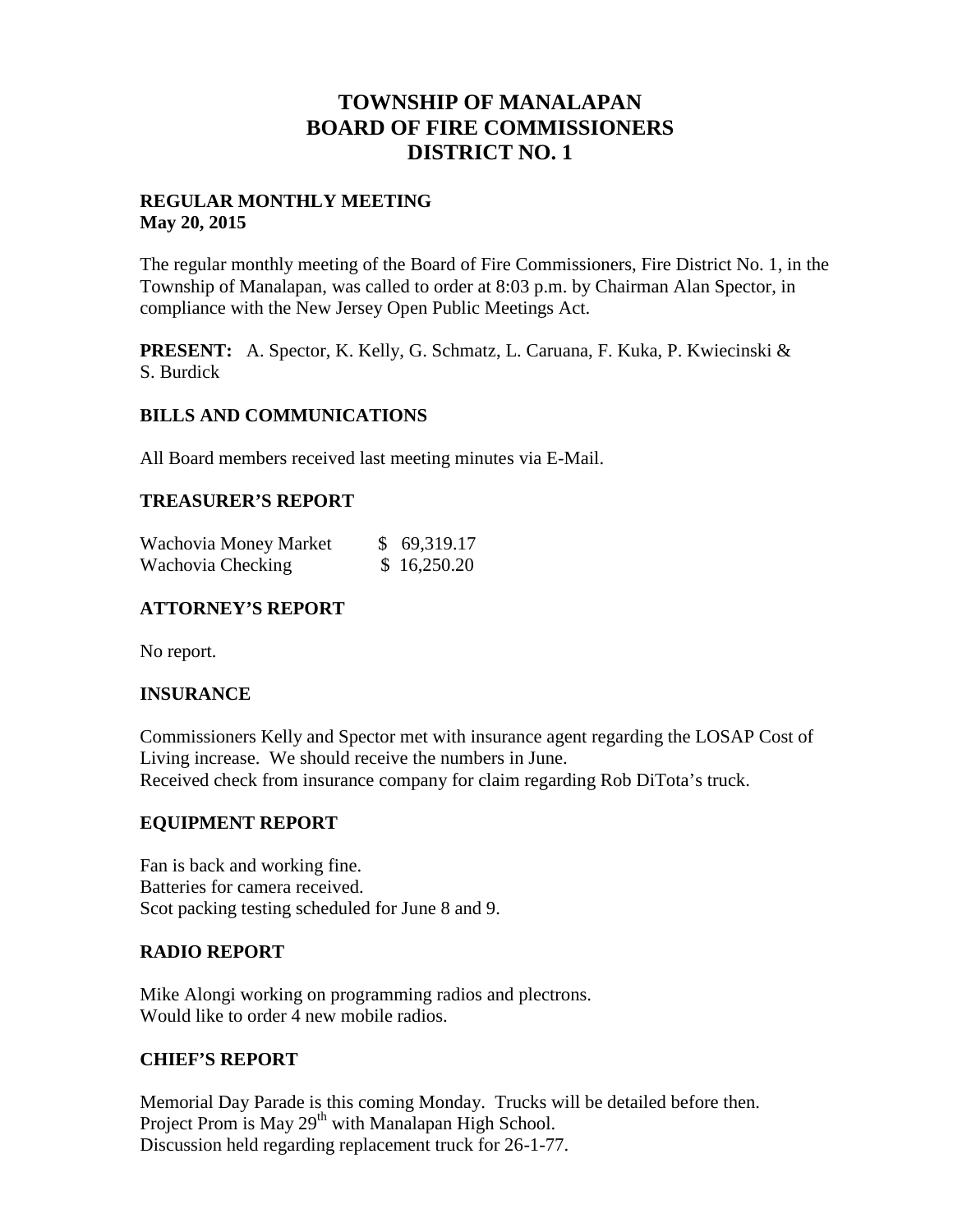## **TRUCK REPORT**

Hose testing took place today. Pump testing was completed; waiting on report. 26-1-91- leaks have been repaired. Service on all trucks to take place in June.

#### **ASSOCIATION REPORT**

Steve Burdick asked about the line striping at the Satellite.

#### **TRUSTEES' REPORT**

No report.

#### **OLD BUSINESS**

See attached.

#### **NEW BUSINESS**

Commissioner Kelly made a motion to pay all vouchers; this was seconded by Commissioner Caruana. All voted aye.

Commissioner Kelly made a motion for \$2,860 to purchase 4new mobile radios; this was seconded by Commissioner Spector. All voted aye.

Commissioner Kelly made a motion not to exceed \$1,200 to purchase ID cards, door fobs and printer ribbon; this was seconded by Commissioner Spector. All voted aye.

Commissioner Spector made a motion to replace the computer in the Line Office; this was seconded by Commissioner Kelly. All voted aye.

Commissioner Kelly made a motion not to exceed \$350 to purchase hydrant markers; this was seconded by Commissioner Schmatz. All voted aye.

Meeting opened to the public at 8:32 P.M.

A motion was made by Commissioner Spector to adjourn; it was seconded by Commissioner Kelly and all voted aye.

Meeting adjourned at 8:33 P.M.

Respectfully submitted, Kenneth Kelly, Clerk